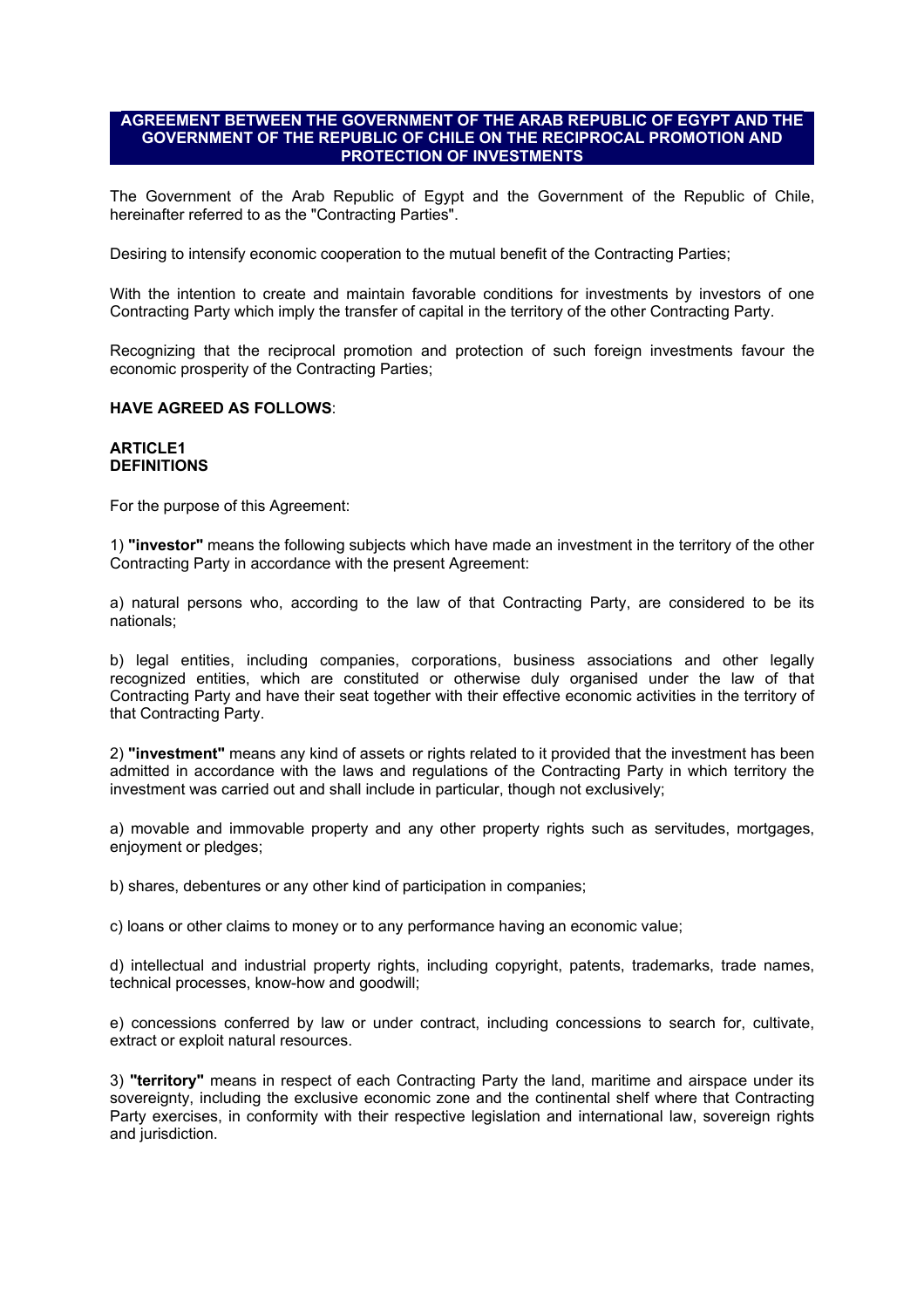### **ARTICLE2 SCOPE OF APPLICATION**

This Agreement shall apply to investments in the territory of one Contracting Party made in accordance with its legislation, prior to or after the entry into force of the Agreement, by investors of the other Contracting Party. It shall however not be applicable to disputes which arose prior to its entry into force or to disputes directly related to events which occurred prior to its entry into force.

### **ARTICLE 3 PROMOTION AND PROTECTION OF INVESTMENTS**

1) Each Contracting Party shall, subject to its general policy in the field of foreign investments, promote in its territory investments by investors of the other Contracting Party.

2) Each Contracting Party shall protect within its territory investments made in accordance with its laws and regulations by investors of the other Contracting Party and shall not impair by unreasonable or discriminatory measures the management, maintenance, use, enjoyment, extension, sale and liquidation of such investments.

## **ARTICLE4 TREATMENT OF INVESTMENTS**

1) Each Contracting Party shall guarantee a fair and equitable treatment to investments made by investors of the other Contracting Party in its territory and shall ensure that the excercise of the right thus recognized shall not be hindered in practice.

2) Each Contracting Party shall accord investments of the investors of other Contracting Party in its territory a treatment which is no less favourable than that accorded to investments made by its own investors or by investors of any third country, whichever is more favourable.

3) If a Contracting Party accords special advantages to investors of any third country by virtue of an agreement establishing a free trade area, a customs union, a common market, an economic union or any other form of regional economic organization to which the Party belongs at the present time or made belong in the future or through the provisions of an agreement relating wholly or mainly to taxation, it shall not be obliged to accord such advantages to investors of the other Contracting Party.

### **ARTICLE5 FREE TRANSFER**

1) Each Contracting Party shall allow without delay the investors of the other Contracting Party the transfer of funds in connection with an investment in a freely convertible currency, particularly of:

a) interests, dividends, profits and other returns;

b) repayments of a loan agreement related to the investment;

c) the capital or proceeds from the sale or partial sale or liquidation of the investment; and

d) compensation for expropriation or loss described in Article 6 of this Agreement.

2) Transfers shall be made at the exchange rate applying on the date of transfer in accordance with the law of the Contracting Party which has admitted the investment.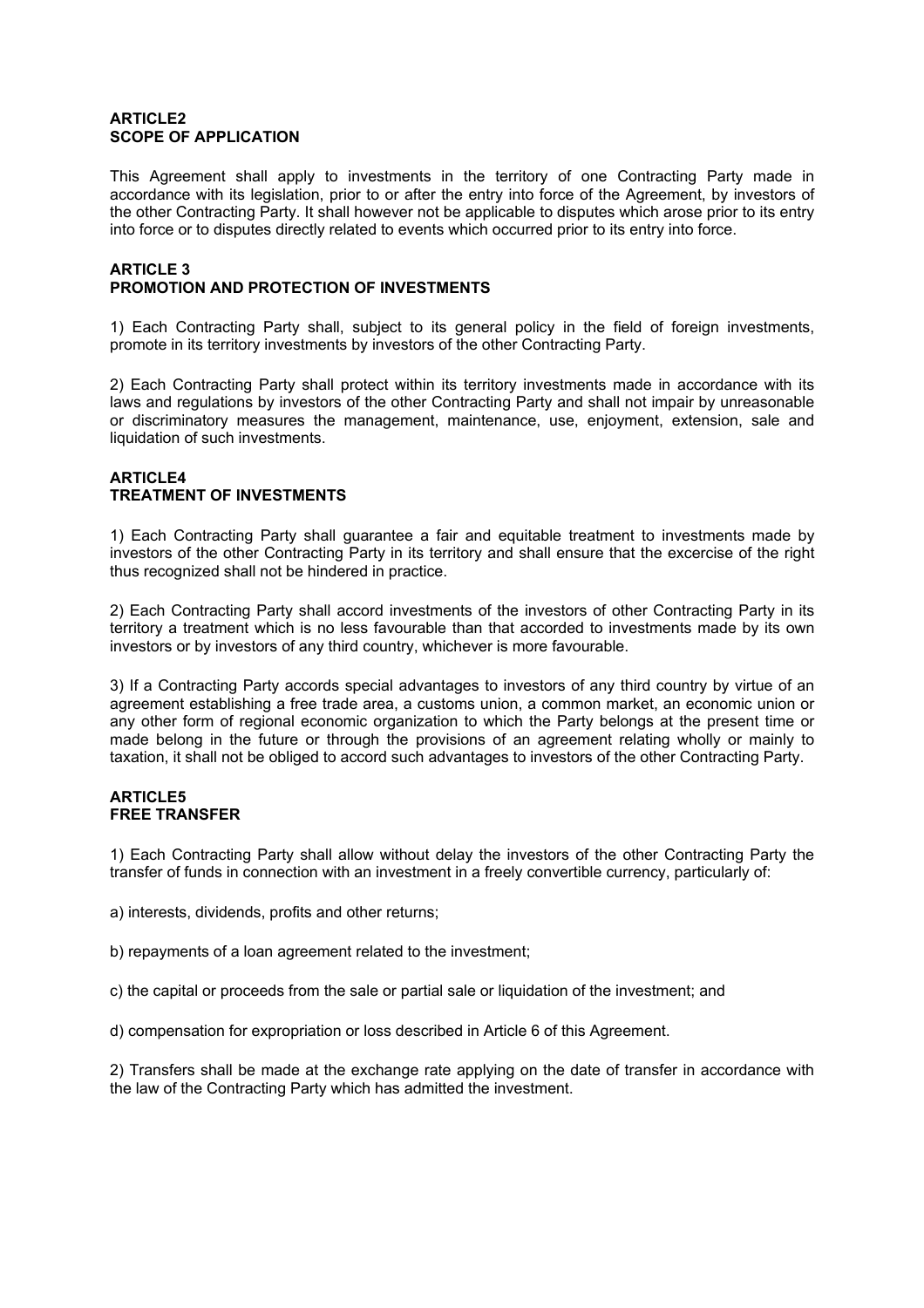### **ARTICLE6 EXPROPRIATION AND COMPENSATION**

1) Neither Contracting Party shall take any measures depriving, directly or indirectly, an investor of the other Contracting Party of an investment unless the following conditions are complied with:

a) the measures are taken in the public or national interest and in accordance with the law;

b) the measure are not discriminatory;

c) the measures are accompanied by provisions for the payment of prompt, adequate and effective compensation.

2) The compensation shall be based on the market value of the investments affected immediately before the measure became public knowledge. Where that value cannot be readily ascertained, the compensation may be determined in accordance with generally recognised equitable principles of valuation taking into account the capital invested, its depreciation, the capital already repatriated, the replacement value and other relevant factors. In case of delay of the compensation payment, it shall carry interest at the appropriate market rate of interest from the date of expropriation or loss until the date of payment.

3) The investor affected shall have a right to access, under the law of the Contracting Party making the expropriation, to the juridical authority of that Party, in order to review the amount of compensation and the legality of any such expropriation or comparable measure.

4) The investors of one Contracting Party whose investments have suffered losses due to a war or any other armed conflict, revolution, state of emergency or rebellion, which took place in the territory of the other Contracting Party shall be accorded by the latter Contracting Party a treatment as regard restitution, indemnification, compensation or other consideration, no less favourable than that which that Contracting Party accords to its domestic investors or to investors of any third country, whichever is more favourable to the investors concerned.

## **ARTICLET SUBROGATION**

1) Where one Contracting Party or an agency authorized by it has granted a contract of insurance or any form of financial guarantee against non-commercial risks with regard to an investment by one of its investors in the territory of the other Contracting Party, the latter shall recognize the rights of the first Contracting Party by to subrogate it to the rights of the investors when payment has been made under this contract or financial guarantee by the first Contracting Party.

2) Where a Contracting Party has made a payment to its investor and has taken over rights and claims of the investor, that investor shall not, unless authorized to act on behalf of the Contracting Party making the payment, pursue those rights and claims against the other Contracting Party.

### **ARTICLE8**

### **SETTLEMENT OF DISPUTES BETWEEN A CONTRACTING PARTY AND AN INVESTOR OF THE OTHER CONTRACTING PARTY**

1) Whith a view to an amicable solution of disputes, which arise within the terms of this Agreement, between a Contracting Party and an investor of the other Contracting Party consultations will take place between the parties concerned.

2) If these consultations do not result in a solution within three months from the date of request for settlement, the investor may submit the dispute either:

a) to the competent tribunal of the Contracting Party in whose territory the investment was made; or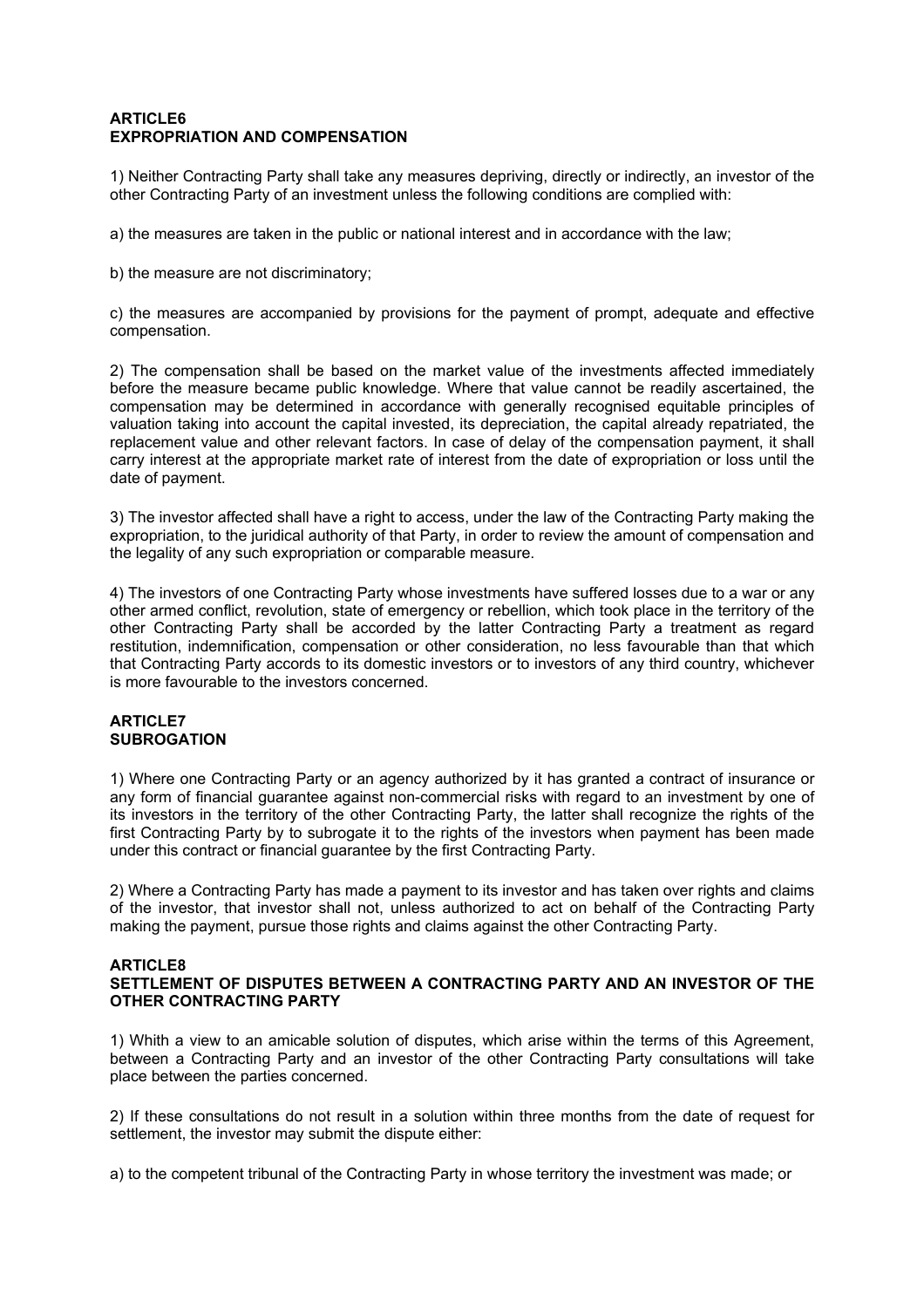b) to international arbitration of the International Centre for Settlement of Investment Disputes (ICSID), created by the Convention on the Settlement of Investment Disputes between States and Nationals of other States opened for signature in Washington on March 18, 1965.

3) Once the investor has submitted the dispute to the competent tribunal of the Contracting Party in whose territory the investment was made or to international arbitration, that election shall be final.

4) For the purpose of this Article, any legal person which is constituted in accordance with the legislation of one Contracting Party, and in which, before a dispute arises, the majority of shares are owned by investors of the other Contracting Party, shall be treated, in accordance with Article 25 (2) (b) of the said Washington Convention, as a legal person of the other Contracting Party.

5) The arbitration decisions shall be final and binding on both parties and shall be enforced in accordance with the laws of the Contracting Party in whose territory the investment was made.

6) Once a dispute has been submitted to the competent tribunal or international arbitration in accordance with this Article, neither Contracting Party shall pursue the dispute through diplomatic channels unless the other Contracting Party has failed to abide or comply with any judgment, award, order or other determination made by the competent international or local tribunal in question.

### **ARTICLE9 SETTLEMENT OF DISPUTES BETWEEN CONTRACTING PARTIES**

1) The Contracting Parties shall endeavour to resolve any difference between them regarding the interpretation or application of the provisions of this Agreement by friendly negotiations.

2) If the difference cannot thus be settled within six months following the date of notification of the difference, either Contracting Party may submit it to an Ad-hoc Arbitral Tribunal in accordance with this Article.

3) The Arbitral Tribunal shall be formed by three members and shall be constituted as follows: within two months of the notification by a Contracting Party of its wish to settle the dispute by arbitration, each Contracting Party shall appoint one arbitrator. These two members shall then, within thirty days of the appointment of the last one, agree upon a third member who shall be a national of a third country and who shall act as the Chairman. The appointment of the Chairman shall be approved by the Contracting Parties within thirty days of that person´s nomination.

4) If, within the time limits provided for in paragraph (3) of this Article the required appointment has not been made or the required approval has not been given, either Contracting Party may request the President of the International Court of Justice to make the necessary appointments. If the President of the International Court of Justice is prevented from carrying out the said function or if that person is a national of either

Contracting Party, the appointment shall be made by the Vice-President, and if the latter is prevented from carrying out the said function or if that person is national of either Contracting Party, the appointments shall be made by the most senior Judge of the Court who is not a national of either Contracting Parties.

5) The Chairman of the Tribunal shall be a national of a third country which has diplomatic relations with both Contracting Parties.

6) The Arbitral Tribunal shall reach its decisions taking into account the provisions of this Agreement, the principles of international law on this subject and the general principles of law as recongnized by the Contracting Parties. The Tribunal shall reach its decisions by a majority vote and shall determine its procedure.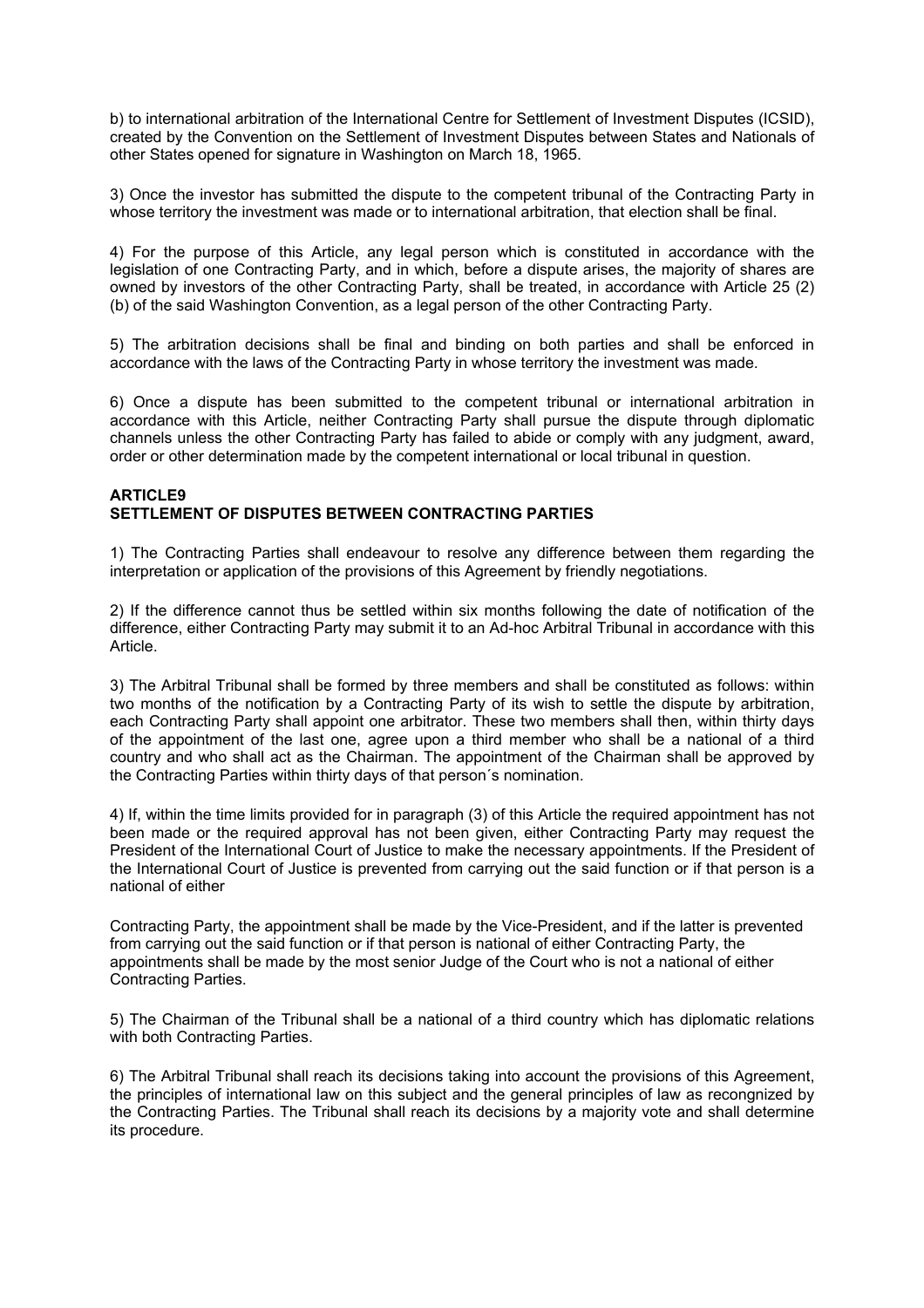7) Each Contracting Party shall bear the cost of the arbitrator it has appointed and of its representation in the arbitral proceedings. The cost of the Chairman and the remaining costs shall be borne in equal parts by the Contracting Parties unless agreed otherwise.

8) The decisions of the Arbitral Tribunal shall be final and binding on both Parties.

# **ARTICLE10 CONSULTATIONS BETWEEN CONTRACTING PARTIES**

The Contracting Parties shall consult each other at the request of either of them on matters concerning the interpretation or application of this Agreement.

### **ARTICLE11 FINAL PROVISIONS**

1) The Contracting Parties shall notify each other when the constitutional requirements for the entry into force of this Agreement have been fulfilled. The Agreement shall enter into force thirty days after the date of the latter notification.

2) This Agreement shall remain in force for a period of fifteen years. Therafter it shall remain in force indefinitely unless one of the Contracting Parties gives one year´s written notice of termination through diplomatic channels.

3) In respect of investments made prior to the date when the notice of termination of this Agreement becomes effective, the provisions of this Agreement shall remain in force a further period of fifteen years from that date.

4) This Agreement shall be applicable irrespective of whether diplomatic or consular relations exist between the Contracting Parties.

**DONE** at Santiago, Chile, on this 5th day of August one thousand nine hundred and ninety nine, in duplicate in the Arabic, English and Spanish Languages, all texts being equally authentic. In case of any divergence of interpretation, the English text shall prevail.

# **PROTOCOL**

On signing the Agreement on the Reciprocal Promotion and Protection of Investments the Government of the Republic of Chile and the Governmente of the Arab Republic of Egypt agreed on the following provisions, which shall be regarded as an integral part of the said Agreement.

### Ad Article 5

(1) Capital can only be transferred one year after it has entered the territory of the Contracting Party unless its legislation provides for a more favourable treatment.

In accordance with the precedent paragraph, parties agreed to comunicate to each other the granting of any more favourable treatment.

(2) A transfer shall be deemed to have been made without delay if carried out within such period as is normally required for the completion of transfer formalities. The said period shall start on the day on which the relevant request has been submitted in due form and may in no case exceed thirty days.

2) This Agreement shall remain in force for a period of fifteen years. Therafter it shall remain in force indefinitely unless one of the Contracting Parties gives one year´s written notice of termination through diplomatic channels.